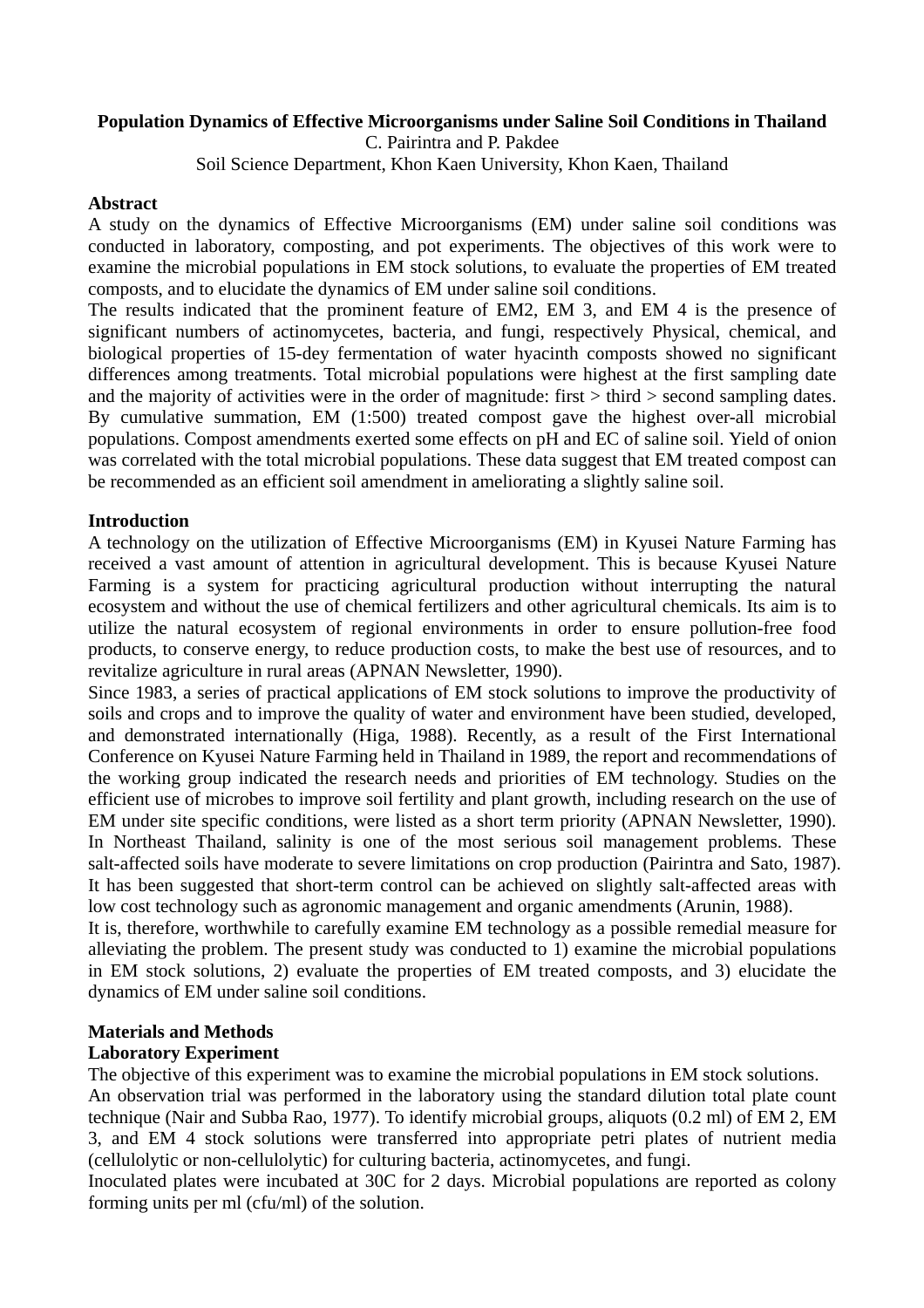## **Composting Experiment**

The objective of this experiment was to evaluate the properties of EM treated composts. Water hyacinth was the main component of the composting material. EM treated composts were compared with a microbial-activator product (DLD-1), and conventional compost in an observation trial. Descriptions of the components used in preparing four experimental water hyacinth composts are reported in Table 1. After thorough mixing, the compost piles were placed on vinyl sheets under natural conditions. Daily temperatures of the compost piles were recorded and the piles were turned and mixed at 3-day intervals.

| mergang Two meropial mocalants.    |                        |                 |              |               |  |  |  |
|------------------------------------|------------------------|-----------------|--------------|---------------|--|--|--|
| <b>Component</b>                   | <b>T2 Conventional</b> | <b>T3 DLD-1</b> | T4 EM(1:500) | T5 EM(1:1000) |  |  |  |
| Fresh water hyacinth (g)           | 10,000                 | 10,000          | 10,000       | 10,000        |  |  |  |
| Cow manure $(g)$                   | 500                    | 2,000           | 500          | 500           |  |  |  |
| Microbial activator(DLD-1) $(g)^*$ |                        | 30              |              |               |  |  |  |
| EM 2,3,4 $(1:500)$ (ml)**          |                        |                 | 250          |               |  |  |  |
| EM 2,3,4(1:1000)(ml)***            |                        |                 |              | 250           |  |  |  |
| Rice bran $(g)$                    | 500                    |                 | 500          | 500           |  |  |  |
| Molasses(1:1000)(ml)               | 100                    |                 | 100          | 100           |  |  |  |
| Rice husk ash $(g)$                | 500                    |                 | 500          | 500           |  |  |  |
| Chemical fertilizer (urea) $(g)$   |                        | 200             |              |               |  |  |  |

**Table 1. Components Used to Prepare Four Experimental Water Hyacinth Composts Including Two Microbial Inoculants.** 

\*Microbial population,  $13.4 \times 10^7$  to  $6.58 \times 10^9$  cfu/g

\*\*Microbial population, 1 x 10<sup>9</sup> cfu/ml

\*\*\*Microbial population, 1 x 10<sup>5</sup> cfu/ml

#### **Pot Experiment**

The objectives of this experiment were to elucidate the dynamics of EM under saline soil conditions using four experimental water hyacinth composts (Table 1). For the pot experiment, a Randomized Complete Block Design was employed with two replicates. Treatments were as follows:

- $T1 =$ Control (no compost)
- T2 = Conventional compost

 $T3 = DLD-1$  compost

- $T4 = EM(1:500)$  compost
- $T5 = EM(1:1000)$  compost

Seven kilograms of Roi-Et saline variant (Re-sa) soil, a typical Halaquent inland saline soil of Northeast Thailand was used for each pot. The experimental composts were incorporated into each pot with hand mixing at a rate of 1.4 kg/pot. Four bulbs of green onion were planted in each pot and 500 ml of water were applied at 2-day intervals over 45 days. The soils were sampled from the root rhizosphere (Bopalah and Shetty, 1991) at 15-day intervals and counts of bacteria, actinomycetes, and fungi were made by total plate count to evaluate the change in soil microbial populations as previously described. The numbers of microorganisms were expressed on a soil dry-weight basis. The onion plants were harvested at 45 days and growth and yield data recorded. Soil chemical analyses, including pH, EC, total C, total N, organic matter  $(OM)$ ,  $P_2O_5$ , and  $K_2O$ , were determined (Black, 1965).

# **Results and Discussion**

#### **Laboratory Experiment**

Estimates of the microbial populations (Table 2) indicated that EM 2, EM 3, and EM 4 contain large numbers of actinomycetes, bacteria, and fungi, respectively. Some of these populations are higher than previously reported (Higa *et al*., 1984). However, the earlier data did not account for all of the effective microorganisms such as filamentous bacteria and ray fungi which were included in the current estimate.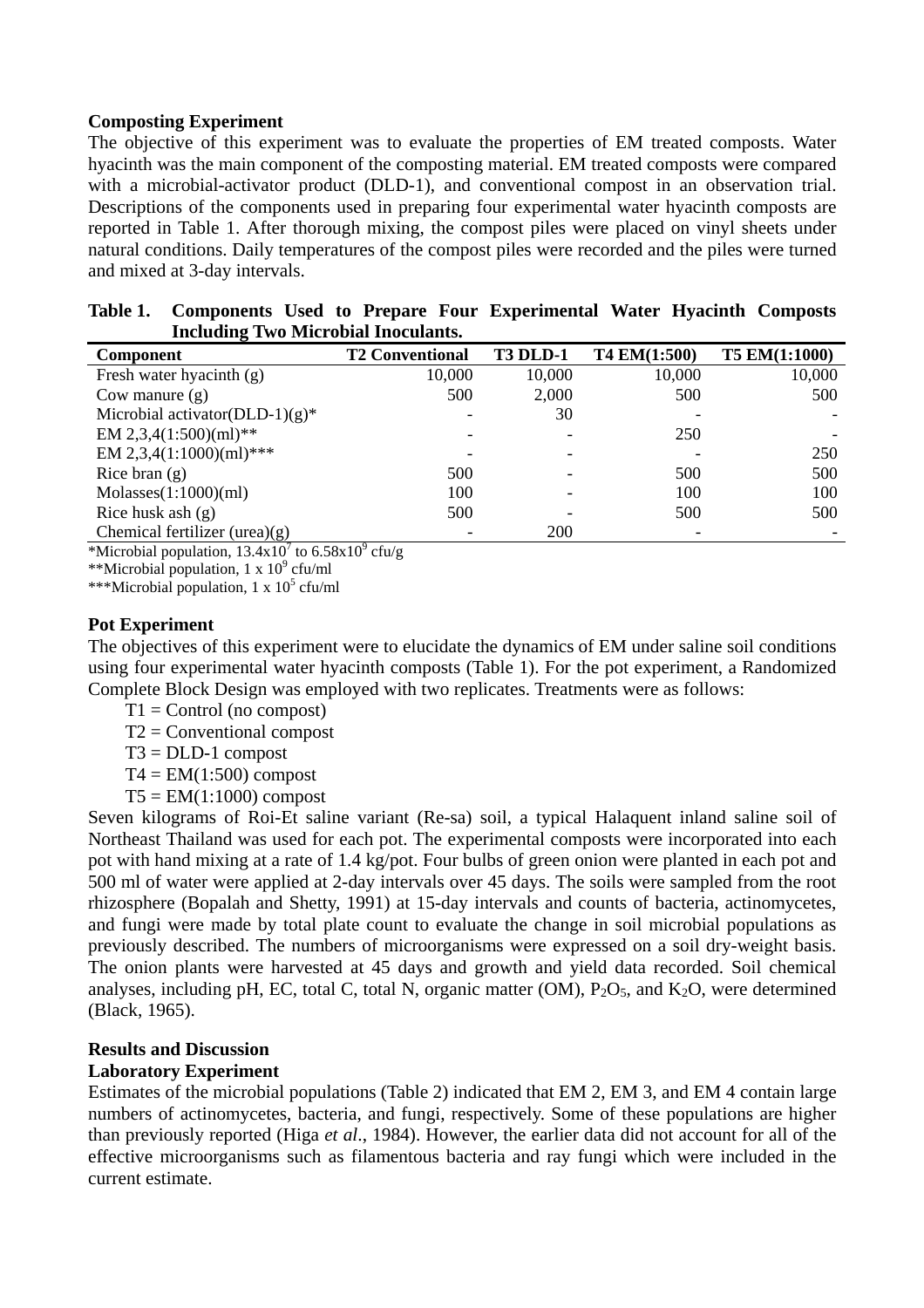|                                 |          | -  |                      |                      |                     |                     |                               |
|---------------------------------|----------|----|----------------------|----------------------|---------------------|---------------------|-------------------------------|
| <b>Stock</b><br><b>Solution</b> | A        | Aс | В                    | Вc                   |                     | Fc                  | <b>Total</b>                  |
| EM <sub>2</sub>                 | $1x10^3$ |    | 4.3 $x10'$           | $1.8 \times 10^{8}$  | $1.0 \times 10^{2}$ | $3.0 \times 10^{2}$ | $2.2 \times 10^8$             |
| EM <sub>3</sub>                 |          |    | $3.0 \times 10^{11}$ | $2.1 \times 10^{11}$ | $1.0 \times 10^{3}$ | $3.0 \times 10^{4}$ | 5.1 $\times$ 10 <sup>11</sup> |
| EM4                             |          |    | $9.0 \times 10^8$    | $1.2 \times 10^8$    | $1.0 \times 10^{4}$ |                     | $.0 \times 10^{9}$            |

**Table 2. Numbers of Microorganisms in EM Stock Solutions.1**

<sup>1</sup>A=actinomycetes, Ac=cellulolytic actinomycetes, B=bacteria, Bc=cellulolytic bacteria, F=fungi, Fc=cellulolytic fungi. Numbers are expressed as colony forming units per ml (cfu/ml).

# **Compost Experiment**

Table 3 shows the physical, chemical, and biological properties of the experimental composts after 15 days and just prior to their incorporation into the soil. Properties of fresh water hyacinth are also presented. The physical and chemical properties of the composts were similar except for the DLD-1 compost. That had a somewhat lower phosphorus and carbon content, and a higher pH and C:N ratio. Biological properties such as the C:N ratio of composts ranged from 11.9 for EM (1:500) to 15.7 for DLD-1. It was noted that during composting, the temperature of the DLD-1 compost pile was consistently lower than the other piles, particularly those treated with EM. This may be the result of temperature specific characteristics of the microbial-activator DLD-1 product, whereas the EM-treated piles were influenced by high temperature fermentation mechanisms (Higa, 1991).

| Table 3. Physical, Chemical, and Biological Properties of Four Experimental Water Hyacinth |  |
|--------------------------------------------------------------------------------------------|--|
| <b>Composts After 15 days.</b>                                                             |  |

| <b>Compost</b>      | <b>Moisture</b><br>$(\%)$ | pH  | <b>Total C</b><br>$(\%)$ | <b>Total N</b><br>$\frac{1}{2}$ | <b>OM</b><br>$(\%)$ | C: N  | $P_2O_5$<br>$\frac{9}{0}$ | $K_2O$<br>$(\%)$ |
|---------------------|---------------------------|-----|--------------------------|---------------------------------|---------------------|-------|---------------------------|------------------|
| Conventional        | 73.85                     | 6.6 | 0.15                     | 1.96                            | 0.39                | 12.33 | 0.73                      | 1.18             |
| $DLD-1$             | 73.46                     | 7.0 | 0.11                     | 1.87                            | 0.37                | 15.72 | 0.36                      | 1.17             |
| EM<br>2,3,4(1:500)  | 74.93                     | 6.6 | 0.14                     | 1.75                            | 0.35                | 11.92 | 0.84                      | 1.15             |
| EM<br>2,3,4(1:1000) | 74.05                     | 6.5 | 0.14                     | 1.92                            | 0.38                | 13.19 | 0.83                      | 1.25             |
| Water Hyacinth      | 85.58                     | 6.6 | 0.09                     | 1.45                            | 0.30                | 15.00 | 0.59                      | 0.67             |

# **Pot Experiment**

# **Microbial Populations.**

Total plate counts of microbial populations in soil 15 and 45 days after being amended with four experimental water hyacinth composts are presented in Table 4. While the microbial populations were somewhat variable throughout, in most cases the numbers of specific microorganisms were higher in soil amended with the DLD-1 and EM-treated composts than in the control and conventional treatments. Another interesting observation was that the numbers of bacteria were higher after 15 days for the DLD-1 and EM composts than for the other treatments, and that there seemed to be little difference after 45 days. This may indicate that the inoculated bacteria had reached a peak earlier than 15 days and were in a steady state of decline. In studies such as this, microbial populations should probably be assessed initially within 8 to 10 days after soil treatment to determine such things as the proper time for reinoculation with the inoculants.

These results are indicative of the dynamic interaction of both indigenous and inoculated microorganisms in soil. Similar trends have been reported by Gomez and Park (1983). Although the figures vary, this finding is in agreement with others who have concluded that soil microbial populations can fluctuate dramatically after the introduction of soil conditioners and microbial inoculants (Nishio and Kusano, 1980). Higa and Arakawa (1987) postulated that it is possible to derive the full effects of the application of cultured microorganisms if the method is appropriate.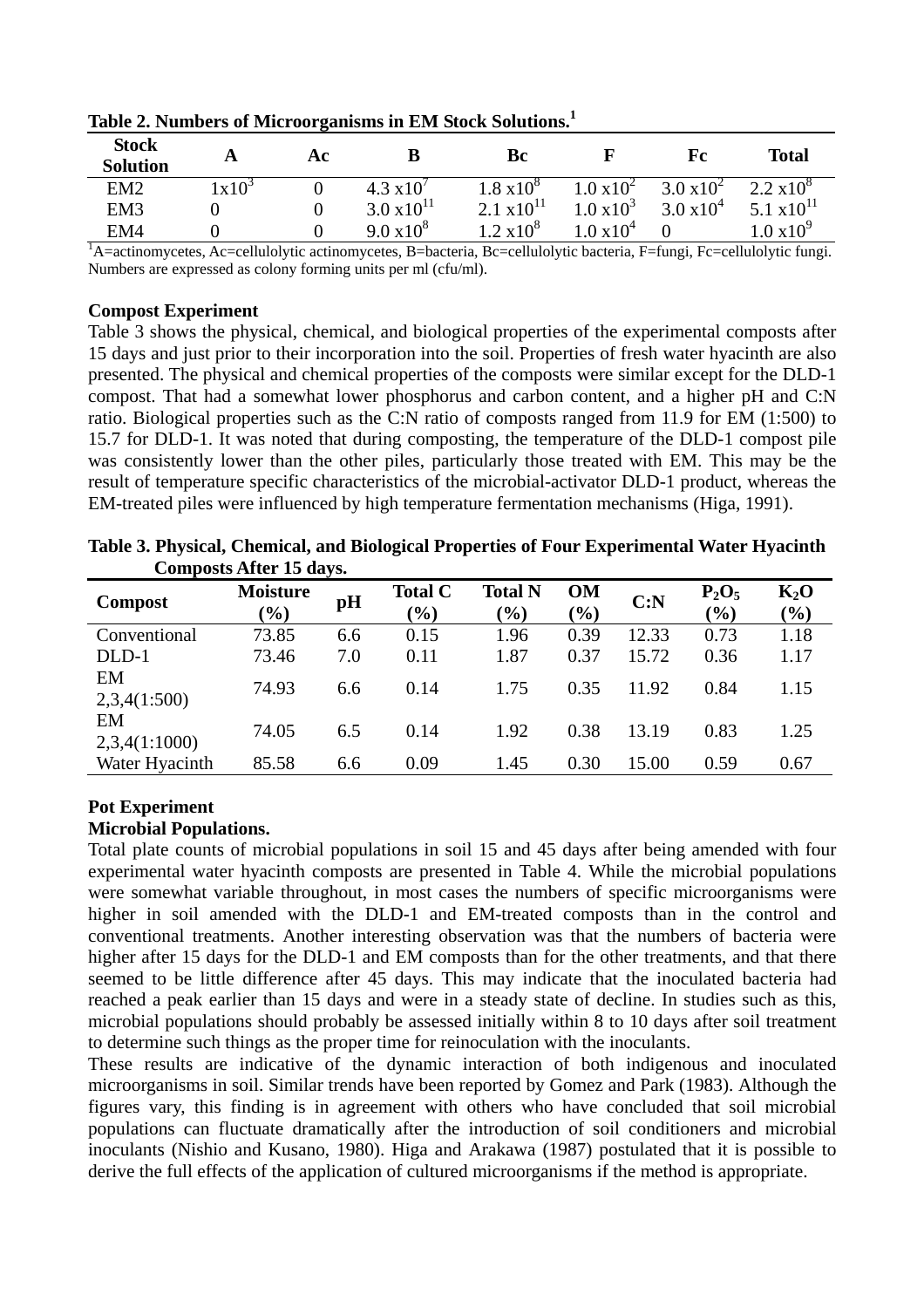| <b>Compost/Treatment</b>            | $\mathbf A$          | Ac                  | B                                   | Bc                   | F                   | Fc                  |  |  |
|-------------------------------------|----------------------|---------------------|-------------------------------------|----------------------|---------------------|---------------------|--|--|
| Microbial Populations After 15 Days |                      |                     |                                     |                      |                     |                     |  |  |
| Control                             | $2.3 \times 10^8$    | $2.7 \times 10^8$   | $1.4 \times 10^{10}$                | $4.5 \times 10^{10}$ | $8.0 \times 10^4$   | $2.0 \times 10^5$   |  |  |
| Conventional                        | $1.7 \times 10^{9}$  | $1.0 \times 10^{9}$ | $1.5 \times 10^{10}$                | $1.5 \times 10^{11}$ | $2.6 \times 10^{6}$ | $2.7 \times 10^5$   |  |  |
| $DLD-1$                             | $8.2 \times 10^{7}$  | $1.1 \times 10^{9}$ | $1.3 \times 10^{11}$                | $3.4 \times 10^{11}$ | $4.2 \times 10^6$   | $3.3 \times 10^6$   |  |  |
| EM(1:500)                           | $3.6 \times 10^8$    | $4.1 \times 10^8$   | $3.3 \times 10^{11}$                | $3.4 \times 10^{11}$ | $2.8 \times 10^6$   | $1.8 \times 10^6$   |  |  |
| EM(1:1000)                          | $1.1 \text{ x} 10^9$ | 6.1 $x10^8$         | $1.5 \times 10^{11}$                | $3.4 \times 10^{11}$ | $3.3 \times 10^{6}$ | $1.3 \times 10^{6}$ |  |  |
|                                     |                      |                     | Microbial Populations After 45 Days |                      |                     |                     |  |  |
| Control                             | $2.7 \times 10^{9}$  | $4.0 \times 10^8$   | $2.7 \times 10^{10}$                | $1.2 \times 10^{9}$  | $1.3 \times 10^6$   | $1.2 \times 10^6$   |  |  |
| Conventional                        | $2.3 \times 10^{9}$  | $1.6 \times 10^8$   | $1.6 \times 10^{10}$                | $7.5 \times 10^{9}$  | $2.1 \times 10^{6}$ | $5.2 \times 10^5$   |  |  |
| $DLD-1$                             | $1.1 \text{ x} 10^7$ | $1.4 \times 10^{9}$ | $2.6 \times 10^{9}$                 | $1.7 \times 10^{10}$ | $9.9 \times 10^5$   | $7.9 \times 10^5$   |  |  |
| EM(1:500)                           | $9.0 \times 10^{7}$  | $1.2 \times 10^{9}$ | $8.5 \times 10^{9}$                 | 6.3 $x10^9$          | $1.6 \times 10^{6}$ | $1.0 \times 10^6$   |  |  |
| EM(1:1000)                          | $3.4 \times 10^8$    | $7.8 \times 10^8$   | $1.5 \times 10^{10}$                | $1.5 \times 10^{10}$ | $4.6 \times 10^{6}$ | $3.3 \times 10^5$   |  |  |

**Table 4. Plate Counts of Microbial Populations in Soil after Being Amended with Four Experimental Water Hyacinth Composts. 1**

<sup>1</sup>A=actinomycetes, Ac=cellulolytic actinomycetes, B=bacteria, Bc=cellulolytic bacteria, F=fungi, Fc=cellulolytic fungi. Populations are based on total numbers per gram of dry soil.

# **Soil Improvement.**

Early studies by Mori and Pairintra (1989) have shown that compost and mulching in combination with the cut-off root zone technique is an effective means to ameliorate salt-affected areas in Northeast Thailand. Although the soil used in the present study is classified as slightly saline, the compost amendments tended to alleviate the adverse effects of pH and soluble salts in the soil system. Variations in pH level show significant differences among treatments, but the EC values are not statistically different. In terms of the reclamation of salt-affected areas, the reduction of electrical conductivity of the soil extract  $(EC)$  to 0.03 dSm<sup>-1</sup> is considered promising to farmers. Sunathapongsnk *et al*. (1987) also reported that the application of compost amendments tended to increase soil pH. Again the variability in EC and pH of the amended soils indicate the activities of microorganisms in the soil. The beneficial interaction is attributed to the release of organic substances and soluble nutrients (Nishio and Kusano, 1980). Higa (1991) found that when EC exceeds  $0.4$  dSm<sup>-1</sup>, the microflora in the rhizosphere begin to change; in particular, the mycorrhizal fungi start to disappear and the activities of microorganisms decline. When EC exceeds 1.0, harmful anaerobic microorganisms become dominant, and various disorders such as the discoloration of plant leaves begins to appear.

# **Crop Yield.**

An interesting result of this study was the highly positive correlation that was shown to exist between the yield of green onions and the microbial populations (r=0.87). The yields of onion were: EM (1:500), 14.6 g/pot; DLD-1, 11.3 g/pot; EM(1:1000), 9.6 g/pot; conventional 8.6 g/pot, and control, 8.1 g/pot. The total microbial populations were: EM(1:500), 7.2  $\times 10^{11}$ ; DLD-1, 5.6  $\times 10^{11}$ ; EM(1:1000), 5.3  $\times 10^{11}$ ; conventional, 2.3  $\times 10^{11}$ ; and control, 0.9  $\times 10^{11}$ . In addition, plants in the conventional and control treatments were infested with a damping-off disease and some plants were stunted. It is difficult to conclude from this study whether the causes were primarily the result of osmotic or specific ion effects (El-Shinnawi and Frankenberger, 1988), or manipulation of microorganisms in the soil system. However, it is postulated that the EM inoculant or the addition of the DLD-1 microbial-activator product was able to mitigate the toxic effect of salts.

In recent studies, Higa (1991) reported that such systems were under the zymogenic and synthetic processes of soil microbial transformations. These phenomena occur when organic substances in the soil are transformed into inorganic substances through putrefaction and various harmful intermediate products are produced. Synthetic microorganisms such as photosynthetic bacteria can also synthesize amino acids and sugars from these substances using a very small amount of energy.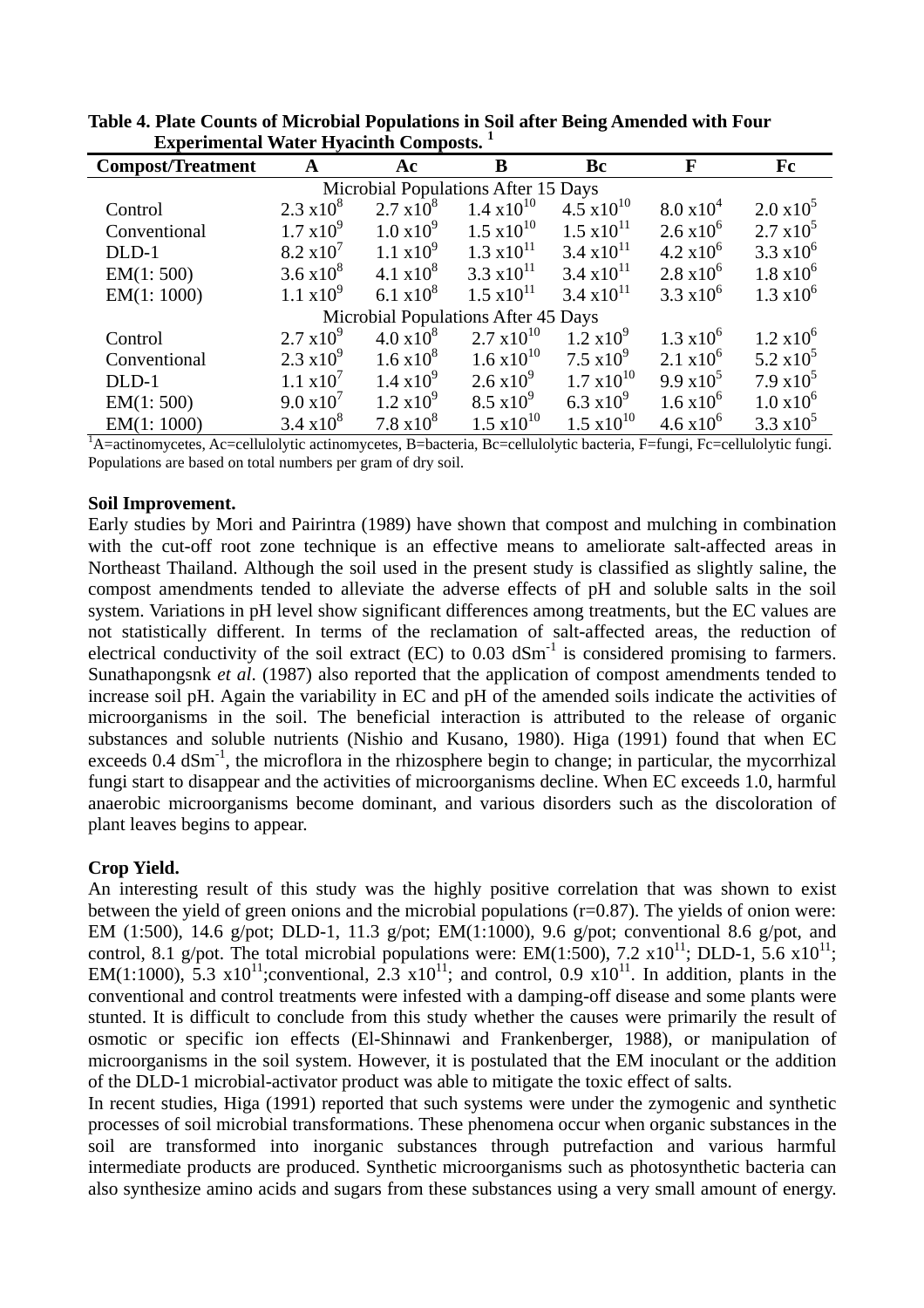In other words, they recycle substances into useful organic energy and thereby decrease entropy. It has been reported that zymogenic and synthetic soil prevents infestation by diseases and insects, and pollution of the environment, thus producing high yields of superior crops (Higa *et al*., 1984, 1985, 1986; Higa, 1989, 1991; Panchaban, 1991; Wididana, 1990).

#### **Conclusions**

Results of this study are encouraging for future research on EM technology, especially for long-term investigations. Some first-year results have been negative, i.e., for the very strongly acid sulfate soils of Thailand. Nevertheless, members of the Asia-Pacific Natural Agriculture Network (APNAN) are currently conducting research studies to evaluate the reported benefits of mixed cultures of effective microorganisms (EM) used as microbial inoculants in Kyusei Nature Farming. Specifically, they are studying the effect of these microbial inoculants on the decomposition of organic amendments in soils, nutrient release and cycling, soil properties, and on the growth, yield and quality of crops. While somewhat similar experiments are being conducted for comparative purposes, APNAN members are directing their research toward local agro-ecological conditions and the specific farming systems of their own countries.

#### **References**

- APNAN Newsletter. 1990. Asia-Pacific Natural Agriculture Network. APNAN Headquarters, Bangkok, Thailand.
- Arunin, S. 1988. Management of soil salinity in Northeast Thailand. In C. Pairintra *et al*. (ed.) Proceedings of a Workshop on Soil, Water and Crop Management Systems for Rainfed Agriculture in Northeast Thailand. U.S. Department of Agriculture, Washington, D.C., USA.
- Black, C. A. 1965. Methods of Soil Analysis. Agronomy Series 2. American Society of Agronomy, Madison, Wisconsin, USA.
- Bopalah, B. M. and H. S. Shetty. 1991. Soil microflora and biological activities in the rhizospheres and root regions of coconut-based multi-storyed cropping and coconut monocropping systems. Soil Biol. Biochem. 23(1):89-94.
- El-Shinnawi, M. M. and W. T. Frankenberger, Jr. 1988. Salt inhibition of free-living diazotroph population density and nitrogenase activity in soil. Soil Sci. 146(5): 176-184.
- Gomez, P. J. H. C. and Y. K. Park. 1983. Conversion of sugar cane bagasse to compost and its chemical characteristics. J. Ferment. Technol. 61(3):332-392.
- Higa, T. 1988. Considering agriculture from the principle of creation-role of Kyusei Nature Farming for the future of mankind. A special lecture for Dietnan of Japan. International Nature Farming Research Center (INFRC), Atami, Japan. 26 p.
- Higa, T. 1989. Studies on the application of microorganisms in nature farming II. In Proceedings of 7th IFOAM Conference held in Ouagadougou, Burkina Faso, West Africa.
- Higa, T. 1991. Soil environment and microorganisms, and the health of crops. Report by the International Nature Farming Research Center, Atami, Japan. 133 p.
- Higa, T. and Y. Arakawa. 1987. Studies of the application of effective microorganisms in nature farming (IV): Effect of plowing and the application of microorganisms on the yield and quality of carrots. International Nature Farming Research Center (INFRC), Atami, Japan. 5  $p_{\cdot}$
- Higa, T., Y. Arakawa, T. Kimura, and A. Suziki. 1984. Studies on the application of effective microorganisms in nature farming (1): Effect of effective microorganisms on the yield and quality of carrots and peanuts. A special presentation at meetings of the Japanese Society for Horticultural Science. 7 p.
- Higa, T., Y. Arakawa, T. Kimura, and A. Suzuki. 1985. Studies of the application of effective microorganisms in nature farming (II): Effect of soil amendment and effective microorganisms on the yield and quality of carrots. International Nature Farming Research Center (INFRC), Atami, Japan. 7 p.